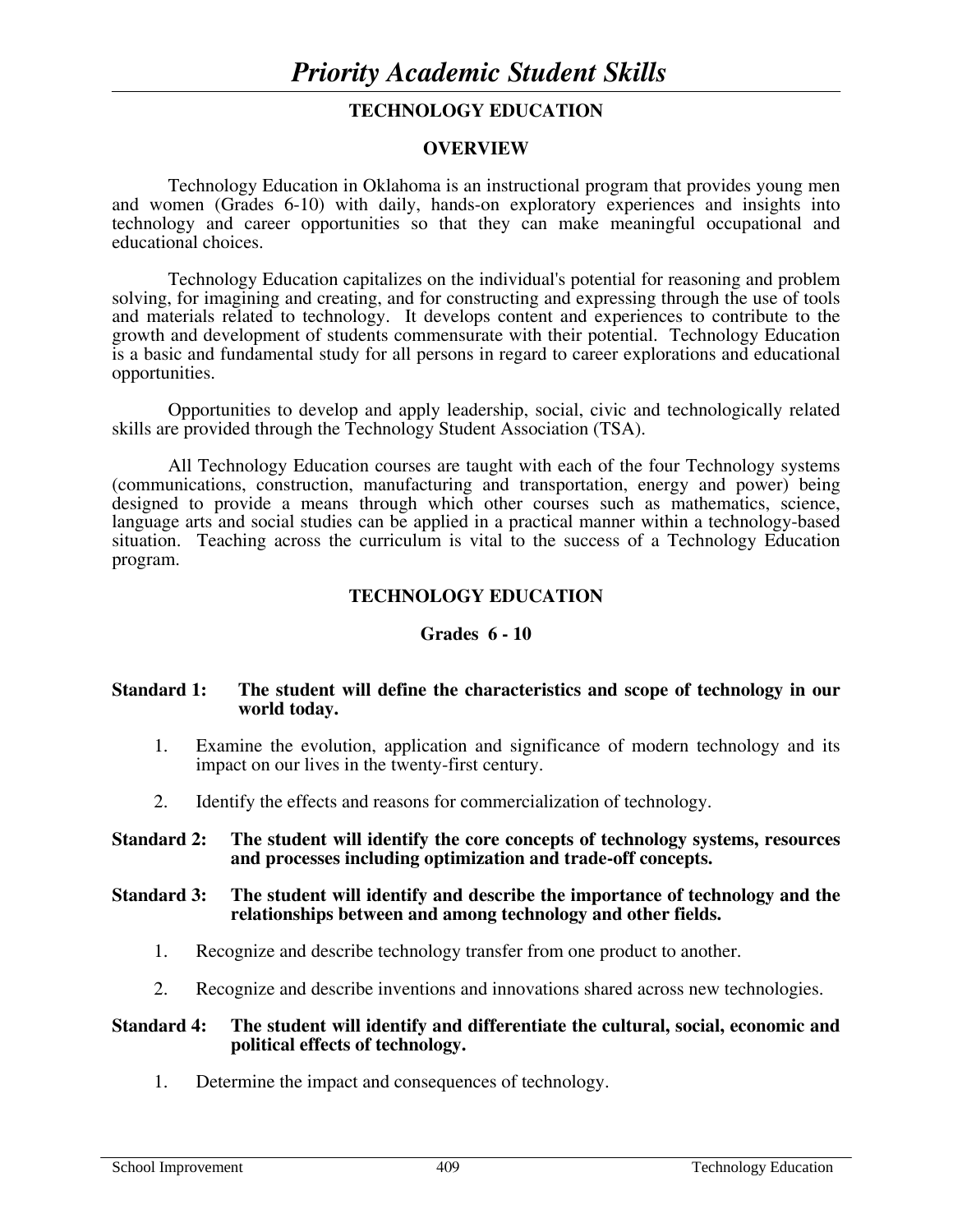2. Identify and describe the rapid or gradual changes in technology and the related effects.

# **Standard 5: The student will recognize the effects of technology on the environment.**

- 1. Describe technologies used to repair damage in the environment.
- 2. Examine ways to reduce resource use through technology.
- 3. Identify practices available for monitoring the environment to provide feedback for decisions.
- **Standard 6: The student will determine the connection between technological demands, values and interests of society and the impact of these on the environment.**
- **Standard 7: The student will identify the history and evolution of technology techniques, measurements and resources.**

**Standard 8: The student will apply the technology design process to create useful products and systems.** 

- 1. Identify criteria required to determine an effective technology design process.
- 2. Apply reasoning, problem solving, imagining, creating and constructing design and technology tools.
- **Standard 9: The student will describe technological advances that enhance science and mathematics and describe how science and mathematics advance technology.**
- **Standard 10: The student will apply problem-solving and critical thinking techniques for troubleshooting, research and development, invention and innovation and experimentation and implement these strategies as a multidisciplinary approach.**
- **Standard 11: The student will apply creativity in developing technology products and systems.** 
	- 1. Create a model to explain a solution to a problem.
	- 2. Test and evaluate a design for improvement.
	- 3. Identify quality controls necessary in a technology product or system process.

## **Standard 12: The student will apply safe and proper use of tools, machines, materials, processes and technical concepts.**

## **Standard 13: The student will assess the impact of technology on products and systems.**

- 1. Design and use instruments to collect data for a product.
- 2. Use collected data to find trends and assist in technological development.
- 3. Interpret and evaluate accuracy of information to determine its usefulness.